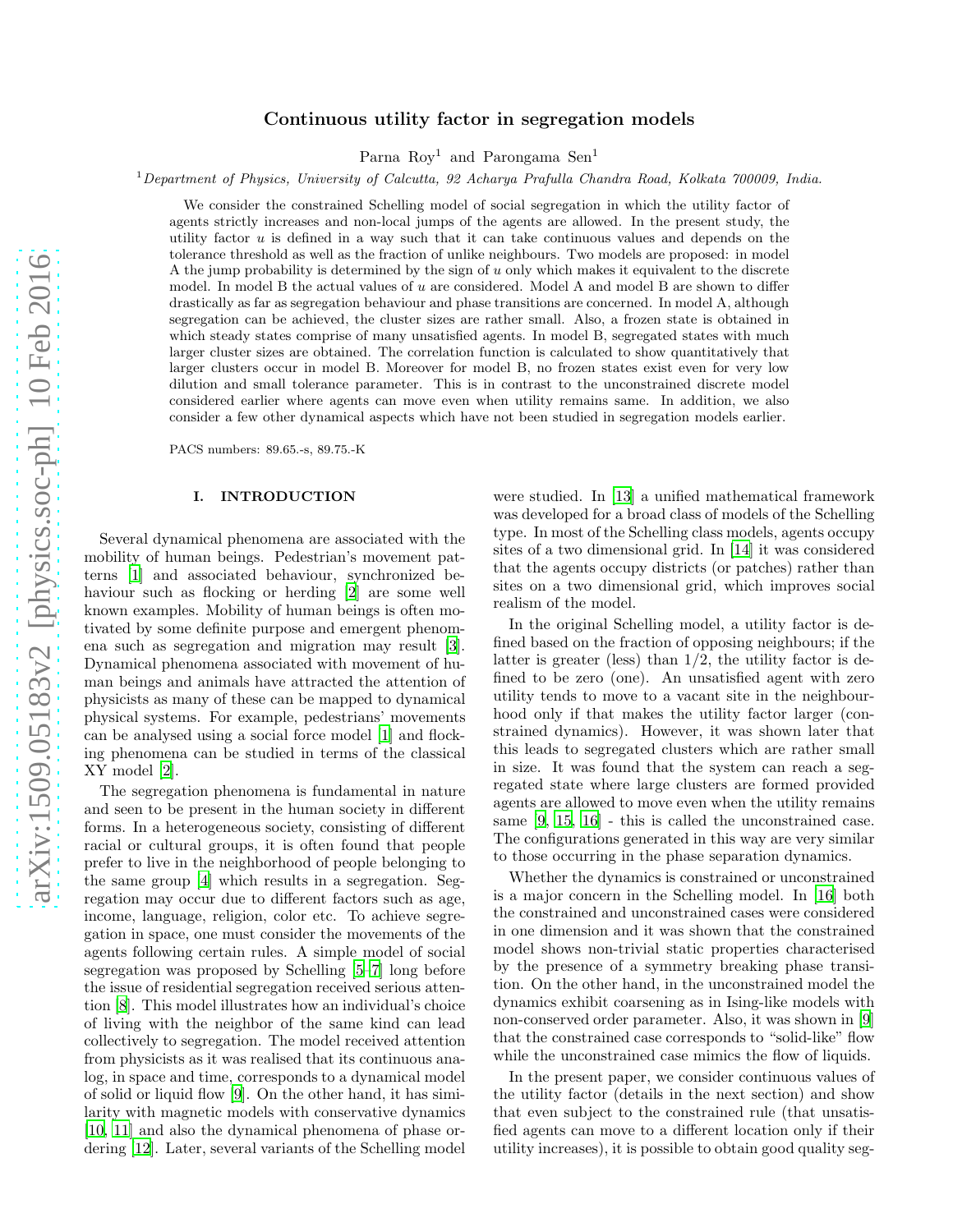regation, i.e segregated clusters are larger in size. This is comparable to the unconstrained case with discrete utility factors.

The case of continuous utility was considered earlier in [\[17,](#page-8-15) [18](#page-8-16)] with added degrees of freedom and the effect of continuous utility alone was not obvious. In [\[19\]](#page-8-17) utility was regarded as a general function of  $f$ . But only the case where  $F = 1/2$  was taken and a special form (spiked) of the utility function was used (utility equal to 1 for  $f = 1/2$  and zero otherwise). In [\[9](#page-8-7)], where the mapping of the Schelling model to a physical model in continuum had been made, the utility factor was also taken as a continuous function. However, results were obtained only for the case where it has a step function like behaviour.

The reason for considering utility as a continuous valued variable is twofold. First, it gives an idea of the degree of mismatch between the agent and their neigbhours. Secondly, it provides a greater mobility to the unsatisfied agents as they can now move to a different location even when utility does not become positive necessarily but definitely improves. This is close to reality as it is not possible to attain an ideal state always; especially in a single step. So in an indirect manner, the movements of agents become less constrained in the continuous case.

Apart from studying the segregation phenomena (in terms of satisfied agents) and related phase transitions, certain dynamical features are also studied for the two models.

In section II we have defined the models and the quantities calculated and section III gives the details of the simulation. In section IV results are discussed, section V contains study of the correlation function and section VI contains summary and discussions.

#### II. MODELS AND QUANTITIES CALCULATED

First, we describe the Schelling model with discrete utility factor where the agents belonging to two different groups are located on the sites of a chessboard. Some sites are left vacant, the fraction of vacant sites is denoted by the dilution parameter  $p$ . The neighborhood of an agent comprises eight nearest sites (Moore neighborhood). The agents are able to relocate according to the fraction of neighboring agents belonging to their own group. An agent located at the center of a neighborhood where the fraction of neighbors of opposite group (denoted by  $f$ ) is greater than a predefined tolerance threshold  $F$ , will try to relocate to a neighborhood for which  $f$ is less than or equal to F (in the original model,  $F = \frac{1}{2}$ ). The agents for which  $f \leq F$ , utility factor u is defined to be equal to 1 and the agent is said to be satisfied. Otherwise the agent is unsatisfied and utility factor is 0.

In this paper, we have introduced the utility factor as

$$
u = F - f,\tag{1}
$$

which can essentially take continuous values.  $f$  can take

values between 0 and 1 and  $0 \leq F \leq 1$ . In principle, f takes a finite number of values, e.g. in a Moore neighborhood  $f$  can have 23 different values. These values are evenly spread in the interval [0,1]. Compared to the original model where  $u$  is binary,  $u$  can assume a much larger number of values, evenly spread in the interval  $[F-1,F]$  and hence we regard it to be continuously varying. We allow here realistic constrained nonlocal jumps, i.e. movement to vacant sites where utility can be increased only for the unsatisfied agents who have  $u < 0$ . Satisfied agents do not need to move. We consider here two models: model A and model B. In model A, an unsatisfied agent can move to any randomly chosen vacant site where  $u \geq 0$ . In model B an unsatisfied agent can move to any randomly chosen empty site provided  $u$  has a larger value compared to the original one. Effectively model A is equivalent to the original model where  $u$  is discrete as only the sign of u matters during a movement. However, it is useful to study model A to directly compare the results of model B with continuous utility factors. We check how the segregation is affected by varying the dilution parameter  $p$  and tolerance threshold  $F$ in these two models. A similar study was done in [\[20\]](#page-8-18), with u taking discrete values only.

We take a  $L \times L$  lattice with a fraction p of sites empty at random. Agents belonging to two different groups (of equal size) occupy the rest of the sites randomly in the beginning. If  $N_A$  and  $N_B$  denote the number of agents belonging to two different groups, then  $N_A + N_B = N$ ,  $N_A = N/2$ ,  $N_B = N/2$  and  $N = (1 - p)L^2$ . The fraction of neighbors belonging to the opposite group  $f$  is calculated by dividing the number of opposing neighbours by the total number of occupied neighboring sites. For example if 6 neighboring sites are occupied and 2 of them belong to the opposite group then  $f = \frac{1}{3}$ . The total number of neighbors is a variable and can vary from 0 to 8. If the total number of neighbors of any agent is 0 then the agent is taken as satisfied, i.e., they have a positive utility.

Segregation models are known to exhibit phase transitions. One can vary factors like the threshold value  $F$ , the dilution factor  $p$ , size of the two groups etc. to investigate the presence of a critical value below/above which segregation can occur. As already mentioned, in [\[16\]](#page-8-14), a phase transition in the constrained case was observed as the dilution factor was increased. In the unconstrained model considered in [\[20\]](#page-8-18), where satisfied agents could also move, it was found that by varying  $p$  and  $F$ , a phase diagram can be obtained. There are two transitions; for very small  $F$  the states are frozen, increasing  $F$  one can get a segregated state while above a critical  $F$ , a mixed state exists.

In the present model, we calculate two important quantities. The first is  $\phi$ , the fraction of agents with negative utility. If  $m(u)$  denotes the fraction of population with utility u,

<span id="page-1-0"></span>
$$
\phi = \sum_{u < 0} m(u). \tag{2}
$$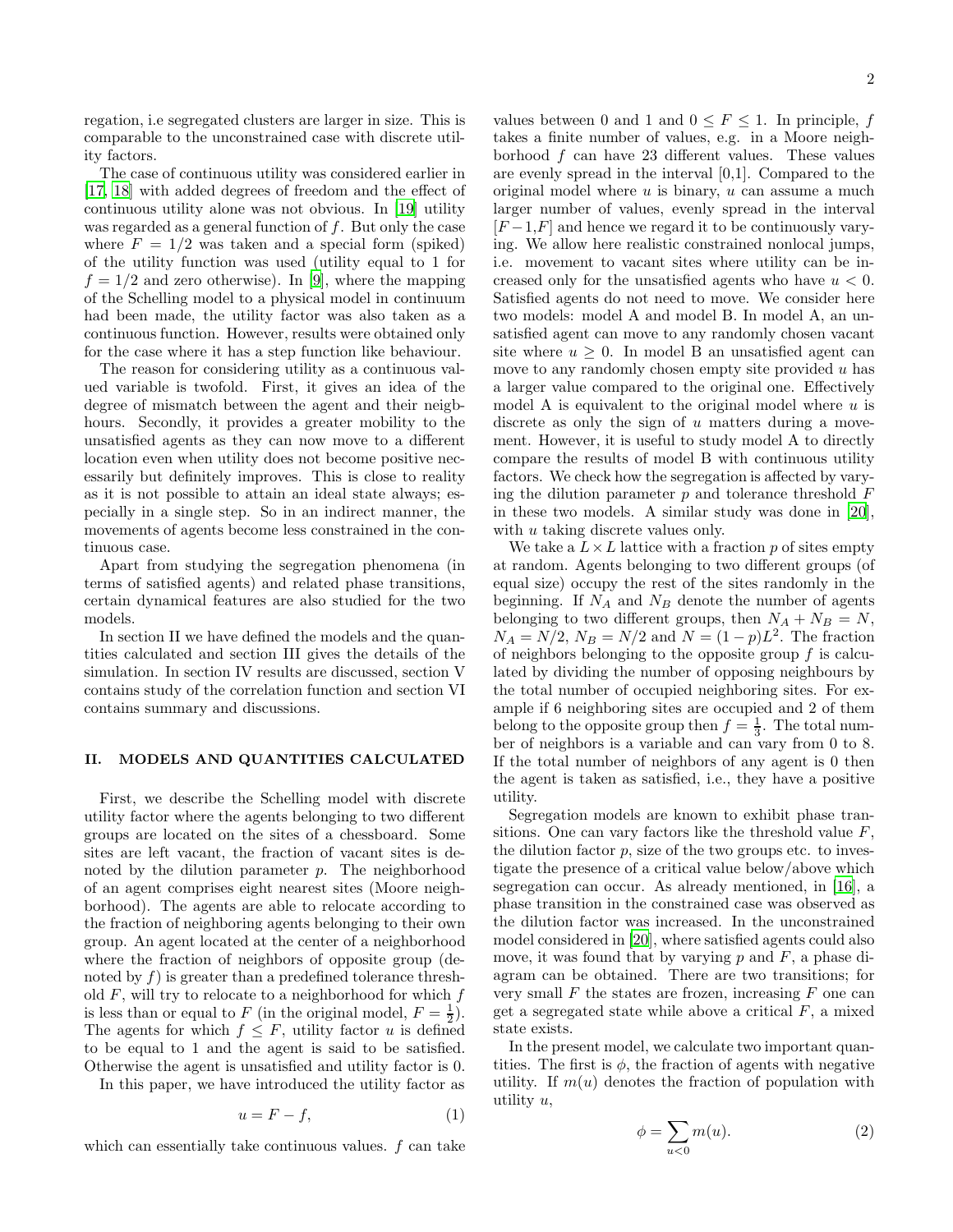$\phi$  is zero for  $F = 1$  trivially. The other quantity is the average utility defined as  $\langle u \rangle = \langle F - f \rangle$ .

The average fraction of opposing neighbours  $f_{avg}$  helps in understanding qualitatively whether segregation is reached. One can define

$$
s = 1 - f_{avg} \tag{3}
$$

to be the segregation factor; the larger is s, the better is the degree of segregation. Three types of states may occur; the frozen state where  $\phi$  has large non-zero value and s is very close to 0.5 (which is the value expected for a completely homogeneous distribution of agents which is initially chosen). This situation is analogous to the jamming transition [\[14\]](#page-8-12) in segregation model in which large numbers of agents remain stuck in unfavorable states. As  $F$  is made larger,  $s$  may increase. If  $s$  is very close to 1 and  $\phi$  is negligible, one may call that a segregated state. For even larger  $F$ , s will decrease from its maximum value while  $\phi = 0$ ; eventually for  $F = 1$ ,  $s = 0.5$ and  $\phi = 0$ , which is of course a mixed state. Our goal is to study whether there are sharp or smooth transitions from one state to another as  $F$  is increased.

We have also calculated some dynamical quantities related to the motion of the agents. The first is the persistence probability  $p_{move}$ , which is defined as the fraction of agents who have not moved till time  $t$ . Another quantity calculated is the mobility factor defined as the average distance travelled by the agents, denoted by d. This is the average Euclidean distance between the initial and final positions (position after reaching steady state) of the agents. These two factors have not been studied in the context of segregation models earlier, to the best of our knowledge.

#### III. DETAILS OF SIMULATIONS

In the initial configuration the  $N$  agents belonging to the two different groups are homogeneously distributed among the  $L^2(1-p)$  sites. A site is chosen at random at every time step. If the chosen site is occupied then it is tested whether the agents are satisfied or not. If the agents are satisfied they stay at their present site, otherwise they select one unoccupied site at random from all sites that are unoccupied at that moment. We assume that the list of unoccupied locations is available to the agents. The unsatisfied agents move to the randomly chosen empty site provided they become satisfied there (model A) or the utility factor increases (model B). Otherwise they stay at their present site. Only one such attempt is allowed. Dynamics stop when the system reaches an absorbing state; i.e there is no change in the dynamical quantities measured. An absorbing state is always possible here. We have used  $p$  values from  $0.02$ to 0.6 and  $0 < F < 1$ . For each set of parameters 2500 initial configurations are used over which the relevant quantities are averaged. We have used different L values; results for  $L = 20$ , 30 and 50 are presented.

## IV. RESULTS

#### Steady state behaviour and phase diagram

Model A: We have studied the time dependence of various quantities defined in the last section and observed that they all reach a steady state value in time.



<span id="page-2-0"></span>FIG. 1. (Color online) Model A:  $\phi$  (fraction of agents with utility factor  $u < 0$  for  $p = 0.3$  for  $L = 30$  and  $L = 50$  for several values of F against time. Inset shows  $\phi$  at steady state for  $p = 0.3$  and  $p = 0.1$  against F. Results have negligible system size dependence.



<span id="page-2-1"></span>FIG. 2. (Color online) Model A: Average value of u at steady state for  $p = 0.3$  and  $p = 0.1$  for  $L = 30$  and  $L = 50$  against F. Results have negligible system size dependence.

We first discuss the behaviour of  $\phi$  (eq. [2\)](#page-1-0) as a function of time. We find that in general for small  $F, \phi$  reaches a nonzero saturation value but for larger values of  $F$ , the saturation value of  $\phi$  becomes zero (Fig. [1](#page-2-0) shown for  $p = 0.3$ ). Plotting the saturation values (inset of Fig. [1\)](#page-2-0), we find that there is a critical value of  $F = F_c$  where  $\phi$  decreases to a negligible value ( $\approx$  0) discontinuously. Hence this critical value separates two regions of  $\phi = 0$ and  $\phi \neq 0$ .  $F_c$  depends on p.

Next we discuss the behaviour of  $\langle u \rangle$  (average value of  $u$ ) in the steady state. As can be seen from Fig. [2,](#page-2-1) this goes from a negative value to a positive value as  $F$ is made larger and crosses zero at a value of  $F \simeq F_c$ . In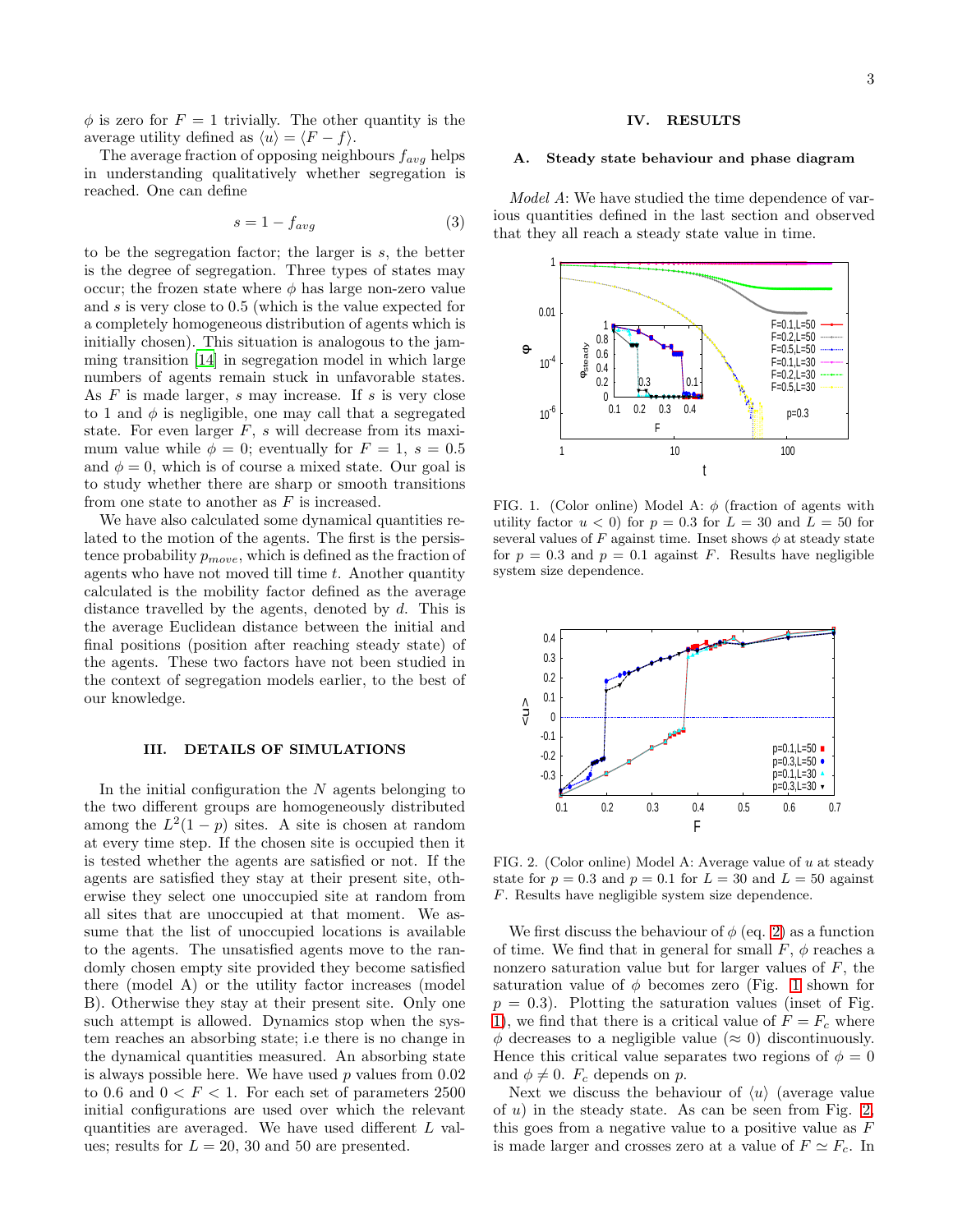

FIG. 3. (Color online) Model A: Segregation factor at steady state for  $p = 0.3$  for  $L = 30$  and  $L = 50$  against F. Inset shows time variation of  $f_{avg}$  (average fraction of opposite neighbor) for  $p = 0.3$  for  $L = 50$ .

analogy with magnetic or liquid-gas phase transition, one can interpret the  $\langle u \rangle = 0$  point as a coexistence point. Thus  $F_c$  acts as a field which separates the two regions with  $\langle u \rangle < 0$  and  $\langle u \rangle > 0$  much like an external field in magnetic systems below the critical point.

For complete characterisation of the system the variation of the saturation value of s, the segregation factor as a function of  $F$  is studied. We find that  $s$  sharply increases from  $s \approx 0.5$  to a large value  $(\approx 1)$  at a value of  $F \simeq F_c$ . Hence we find a region where  $\phi > 0$  and  $s \approx 0.5$ which we identify as the frozen state. As  $\phi$  drops sharply to zero at  $F_c$  and s also shows a sharp increase at the same point, one can conclude that a transition between a frozen state and a segregated state occurs at  $F_c$ . Since there is hardly any finite size dependence in the data and all the quantities show sharp changes at  $F_c$  we conclude that the transition is first order in nature.

Apparently, no sharp transition occurs between the segregated state and mixed state as s decreases for larger values of F approaching  $\simeq 0.5$  as  $F \to 1$  monotonically. However we note that s remains almost constant for a range of value of  $F$  before decreasing. This suggests there may be another transition occurring at  $F > F_c$ between a segregated state and a mixed state. As it is difficult to identify the second transition point, we define a "transition point" where s becomes less than 0.9, i.e we define the state as segregated when  $s \geq 0.9$ . Based on these findings, we show the transition points between the three different phases in the  $p - F$  plane for Model A in Fig. [4.](#page-3-0)

We next present some typical snapshots in Fig. [5](#page-3-1) to show the effect of increasing  $F$  and the quality of segregation. The snapshots show the steady states for  $p = 0.1$ and  $p = 0.3$ . For a small value of tolerance threshold F, the probability that an agent is unsatisfied is quite large. However, the probability that a favourable site be found by relocation is also small at small  $F$  (unless  $p$ ) is sufficiently large so that the agent has more choice of making movements). For a more detailed discussion see



<span id="page-3-0"></span>FIG. 4. (Color online) Model A: Phase diagram of model A. The lower line represents transition between frozen and mixed state. The upper line seperates segregated state and mixed state. Continuous lines guide to the eye.



<span id="page-3-1"></span>FIG. 5. (Color online) Model A: Snapshots of the steady states at  $p = 0.1$  (upper panel) and  $p = 0.3$  (lower panel). For  $p = 0.1$ , snapshots are shown for  $F = 0.1$ ,  $F = 0.4$  and  $F =$ 0.7 corresponding to frozen state, segregated state and mixed state respectively. For  $p = 0.3$ , snapshots are shown for  $F =$ 0.1,  $F = 0.3$  and  $F = 0.7$  corresponding to frozen, segregated and mixed state respectively. The white regions correspond to blank spaces and the two different shaded regions correspond to two different groups which occur with same probability.

section VI. Thus the initial grey picture where the agents of two groups are mixed up remains almost unchanged i.e., frozen in time.

As  $F$  is made larger, fewer agents will be unsatisfied, however, the probability to find an empty site which will satisfy the agent is larger and the system will undergo a time evolution and the steady state picture will show finite sized domains of agents of the same group making  $s > 0.5$ . For smaller value of p, the effect will show up for a larger value of  $F$ . If  $F$  is made even larger, the need for relocation becomes less since now almost all the agents are satisfied. Although some agents will move, the cluster sizes will be much less. This is apparent in the figures for  $F = 0.7$  (Fig. [5\)](#page-3-1).

We note that the snapshots are very similar to those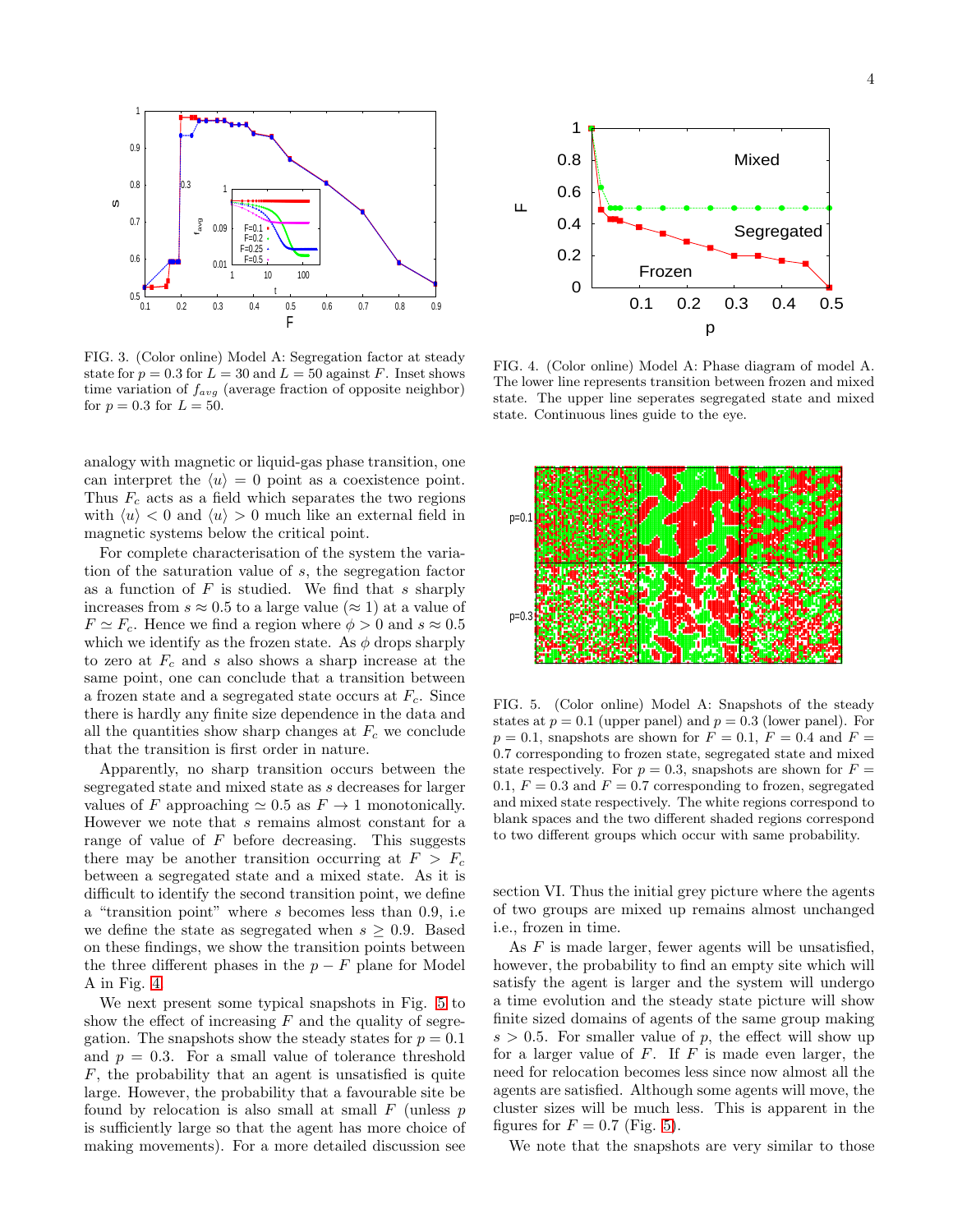

<span id="page-4-0"></span>FIG. 6. (Color online) Model B:  $\phi$  for  $p = 0.1$  for  $L = 30$ and  $L = 50$  against time for several values of F. Results show appreciable system size dependence for smaller F. Inset shows  $\phi$  at steady state for  $p = 0.1$ .

of the constrained Schelling model (see for example [\[9](#page-8-7)]) which is consistent with the fact that model A effectively uses binary utility factors. The cluster sizes, even in the so called segregated state, are small with the interface showing a lot of roughness.

Model B: In model B also we have studied the time dependence of the relevant quantities and observed that they reach a steady state value in time.

The most striking result in model B is that a nonzero value of  $\phi$  is obtained only for rather small values of p  $(\leq 0.2)$  for any value of  $F > 0$ . In Fig. [6](#page-4-0) we have plotted  $\phi$  as a function of time for  $p = 0.1$ . As in model A, here also  $\phi$  reaches a nonzero saturation value for smaller F and goes to zero for larger  $F$  (shown in the inset of Fig. [6\)](#page-4-0). Although the plot of saturation values of  $\phi$  with F lacks smoothness, there are two clear indications, first, the saturation values of  $\phi$  are rather small even for small values of  $F$ . Secondly, there is appreciable system size dependence. In fact we find that  $\phi$  decreases with system size and as the  $\phi$  values are already  $\lesssim$  0.1 for  $L = 50$ , one can conjecture that  $\phi$  would vanish for any F in the thermodynamic limit (see Fig. [6](#page-4-0) inset).

The behaviour of  $\langle u \rangle$  in the steady state (Fig. [7\)](#page-4-1) is also completely different from model A and supports the conjecture that  $\phi$  vanishes for all F and p. In model A, the steady state value of  $\langle u \rangle$  goes from a negative to a positive value sharply at a particular value of F which is dependent on p. But in model B, the steady state value of  $\langle u \rangle$  is always positive no matter how small F is  $(F > 0)$ and it shows finite size dependence.  $\langle u \rangle$  is larger for a larger system size; although above  $F \approx 0.5$ , system size dependence is negligible. Hence the value of  $F_c$  (where  $\langle u \rangle$  turns positive in model A) is simply equal to zero for model B. Physically this implies that there is no frozen state in model B (see section VI for an argument why this happens).

In Fig. [8](#page-4-2) we have shown the behaviour of segregation factor s. From this figure we can see that the steady state value of s is much larger than  $0.5$  even for small  $F$ 



<span id="page-4-1"></span>FIG. 7. (Color online) Model B: Average utility factor u at steady state for  $p = 0.05$  for  $L = 30$  and  $L = 50$ . Results show system size dependence for small  $F$  values.



<span id="page-4-2"></span>FIG. 8. (Color online) Model B: Segregation factor s at steady state for  $p = 0.05$  for  $L = 20$ ,  $L = 30$  and  $L = 50$  against F. Results show considerable system size dependence and s increases with system size. Inset shows time variation of s for  $p = 0.05$  for  $L = 50$  for  $F = 0.08, 0.3, 0.5, 0.7$  respectively from bottom to top respectively.

and remains almost constant over a considerable interval of  $F$  before decreasing. The decrease for large  $F$  values is due to the same reason as in model A; the agents are satisfied when  $F$  is large even with a considerably large value of f. s also shows appreciable system size dependence, it increases with system size and approaches 1 in the thermodynamic limit for smaller values of F.

We show in Fig. [9](#page-5-0) the transition points between the segregated and mixed phase for model B. Since in model B there is no frozen state, there is only one transition line for non-zero  $F$ . As in model A, there is no sharp transition between the segregated and mixed state and the boundary between the segregated state and mixed state is obtained using the same criteria as in model A.

Typical snapshots of the steady states for model B are shown in Fig. [10.](#page-5-1) The steady state snapshots are almost identical in nature to those occurring for the unconstrained case with discrete utility factors [\[9\]](#page-8-7) and hence we find that even with the constrained case, it is possible to obtain segregated states with large cluster formation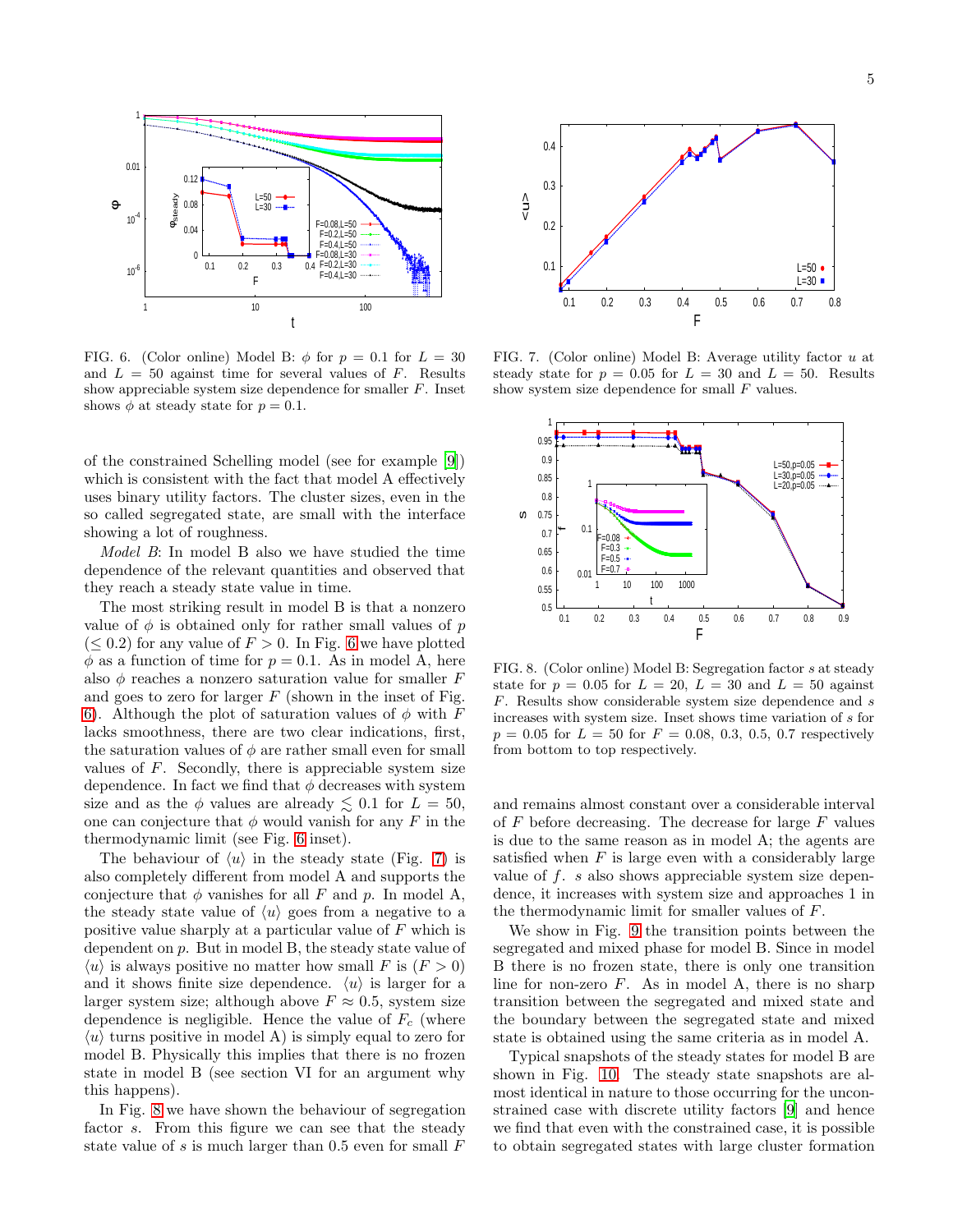provided the utility factors are continuous. The picture for small  $F$  is very similar to that occurring in phase seperation dynamics. We note that the cluster sizes are much larger compared to those in model A especially for small  $F$  where  $s$  is close to 1. Also the interfaces are much more smooth and the overall scenario is similar to liquid flow dynamics. Even for larger values of  $F$  where the mixed state occurs, the cluster sizes are apparently larger compared to model A.



<span id="page-5-0"></span>FIG. 9. (Color online) Model B: Phase diagram of model B with only one transition line for nonzero  $F$ . It represents transition between segregated and mixed state.  $F = 0$  line represents transition between frozen and segregated state. Continuous line guides to the eye.



<span id="page-5-1"></span>FIG. 10. (Color online) Model B: Snapshots of the steady states at  $p = 0.05$  (upper panel) and  $p = 0.2$  (lower panel) for tolerance 0.08, 0.4 and 0.6 respectively.  $F = 0.08$  and  $F = 0.4$  corresponding to segregated state and  $F = 0.6$  corresponding to mixed state. The white regions correspond to blank spaces and the two different shaded regions correspond to two different groups which occur with same probability.

#### B. Results related to mobility

We have evaluated persistence probability and average distance travelled in both the models.

Model A: We have plotted the persistence probability  $p_{move}$  corresponding to movement of the agents as a function of time in the inset of Fig. [11.](#page-5-2) The main plot shows the steady state values which drop to a considerably smaller value close to  $F_c$ . There is also a nonmonotonic behaviour of the steady state values as a function of F. The plots support the picture that for small p, the agents show very little movement leading to frozen states. Once again system size dependence is negligible.

The plot of average distance travelled by the agents  $d$ against  $F$  are shown in Fig. [12a](#page-5-3). From this figure one can see that the average distance moved by the agents suddenly increases close to  $F = F_c$  and then slowly decays with F.



<span id="page-5-2"></span>FIG. 11. (Color online) Model A: plot of persistence probability  $p_{move}$  corresponding to movement at steady state for  $p = 0.3$  and  $p = 0.1$ . Inset shows time dependence of persistence for  $p = 0.3$ .



<span id="page-5-3"></span>FIG. 12. (Color online) Plot of average distance moved by each agents at different tolerance for  $p = 0.1$  for model A (a) and  $p = 0.05$  for model B (b).

Model B: For model B the persistence probability corresponding to movement of agents with time is plotted in Fig. [13.](#page-6-0) We have plotted the steady state value of  $p_{move}$ for a rather small value of  $p = 0.05$  and have found that there is a monotonic increase as a function of  $F$ . Also, the steady state probability is fairly low for  $F \lesssim 0.4$  signifying the agents have high mobility. Considerable system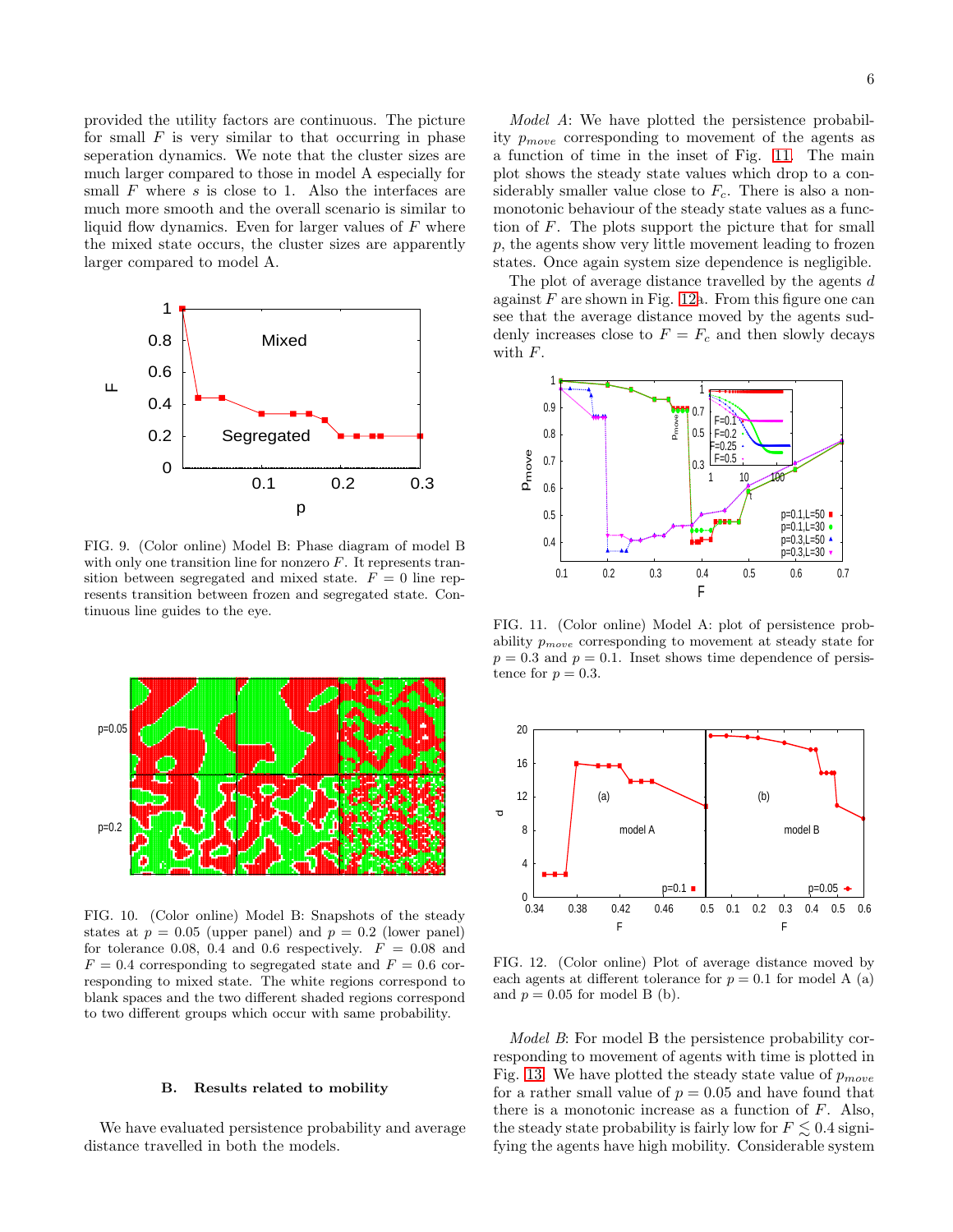size effects are present; for larger systems, the persistence probability decreases for  $F \leq 0.4$ .

In Fig. [12b](#page-5-3) the average distance travelled by the agents against  $F$  is plotted. There is an overall tendency of a slow decay as  $F$  is increased.

The behaviour of  $p_{move}$  and  $d$  can be easily explained as  $F$  is made larger; the need to move decreases as the agents become more tolerant and hence there is less movement making  $p_{move}$  large and d small. This is true in both the models.



<span id="page-6-0"></span>FIG. 13. (Color online) Model B: plot of persistence probability  $p_{move}$  corresponding to movement at steady state for  $p = 0.05$  for  $L = 20$ ,  $L = 30$  and  $L = 50$ . Results are system size dependent. Inset shows time variation of persistence for  $p = 0.05$  for  $L = 50$  for  $F = 0.08, 0.2, 0.3, 0.4$  respectively from bottom to top.

# V. CORRELATION

We have calculated the correlation as a function of distance in the steady state to have an idea of the cluster size, the latter is a measure of the quality of segregation. If the ith site is occupied we have assigned values  $S_i = \pm 1$  corresponding to the two different groups; if it is empty  $S_i = 0$ . Correlation between two sites at a distance r is defined as  $C(r) = \langle S_iS_j \rangle$  where r is the Euclidean distances between the ith and jth sites. Fig-ures [14](#page-6-1) and [15](#page-6-2) show the decay of correlation  $C(r)$  with distance r for model A and model B respectively. The data is fit with the form  $C(r) \sim \exp(-(\frac{r}{\xi})^a)$  and the effective length scale  $\xi$  upto which the sites are correlated for different  $F$  for both the models is extracted. Values of a depend on the parameters. Figures [16](#page-6-3) and [17](#page-7-0) show the plots of  $\xi$  as a function of F for model A and model B respectively. From these figures it is evident that the cluster sizes are larger in model B compared to model A, i.e, it is possible to obtain a good quality segregation even in the constrained model with continuous utility.



FIG. 14. (Color online) Model A: Decay of correlation with distance r for  $p = 0.1$ , 0.3 and 0.5 for  $F = 0.4$ .

<span id="page-6-1"></span>

FIG. 15. (Color online) Model B: Decay of correlation with distance r for  $p = 0.05, 0.1$  and 0.2 for  $F = 0.05$ .

<span id="page-6-2"></span>

FIG. 16. (Color online) Model A: Plot of effective correlation length  $\xi$  with F for  $p = 0.1, 0.3$  and 0.5.

## <span id="page-6-3"></span>VI. SUMMARY AND DISCUSSIONS

In this paper we have defined continuous utility factors in the constrained Schelling model with non-local jumps. We have introduced utility factor as  $u = F - f$  where F is the tolerance parameter and the fraction of opposing neighbor is  $f$ . The agents are satisfied if  $u$  has a positive value or zero. Thus the utility factor not only carries the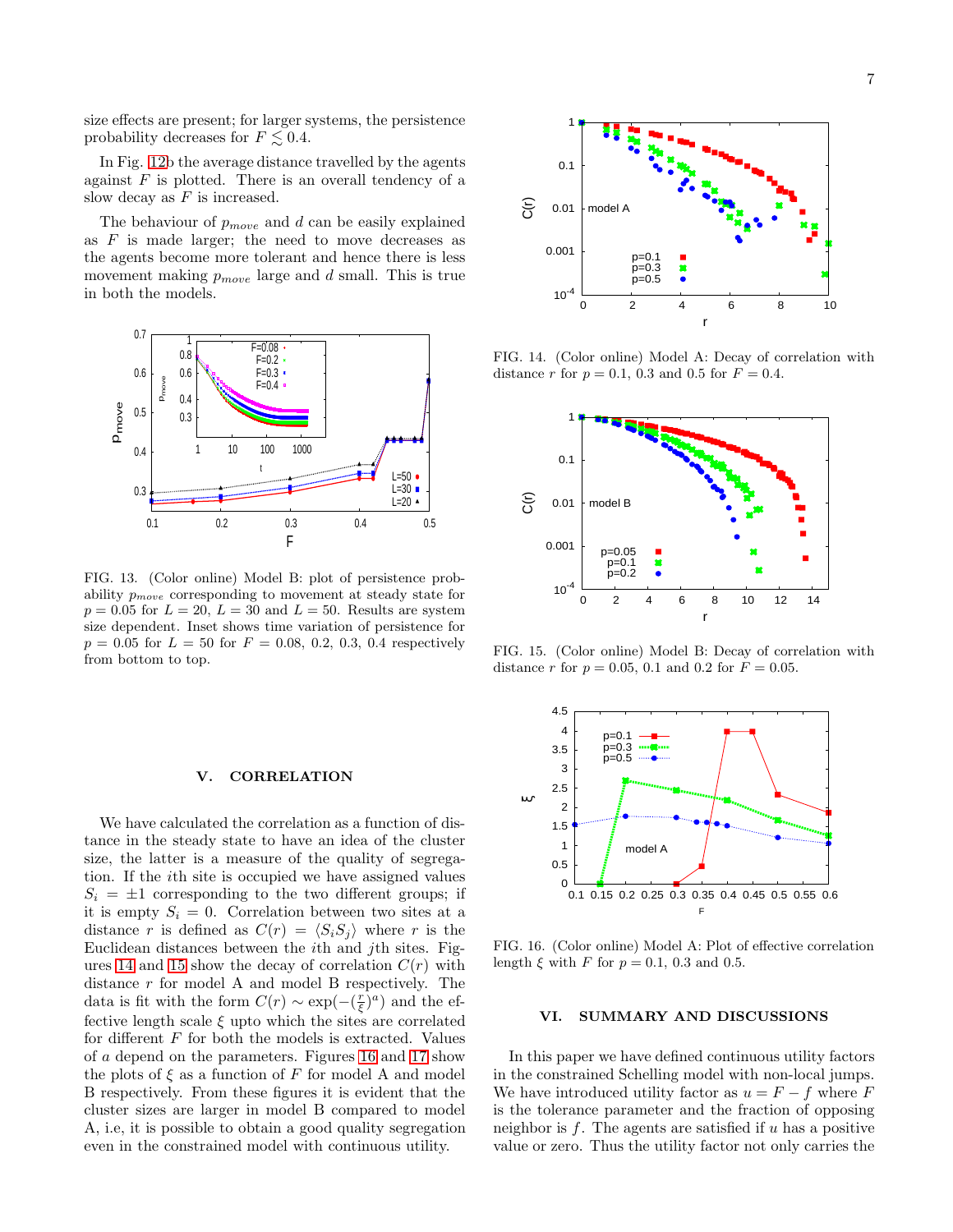

<span id="page-7-0"></span>FIG. 17. (Color online) Model A: Decay of correlation with distance r for  $p = 0.05, 0.1$  and 0.1.

information whether the agent is happy or not, it also tells how happy or unhappy they are. The moves are only allowed for the unsatisfied agents and are based on the value of  $u$  in the old and new locations; movements are only made if u increases in the new location. Thus it is a constrained model. The discrete model is retrieved by considering only the sign of  $u$  for making movements and the corresponding model is termed model A. The truly continuous model where actual values of u are taken to determine movements is called model B. Both models are studied to present a comparative picture. In model B, jumps are possible even if  $u$  remains negative but is larger at the new site. This makes agents in model B more mobile compared to model A and different from constrained models with discrete utility factors.

Model A and model B are shown to differ drastically as far as segregation, phase transition and other dynamical behaviour are considered. Model A is identical to the original Schelling model except for the fact that nonlocal jumps are allowed here. It is different from the model of [\[20\]](#page-8-18) as only movement of unsatisfied agents are considered although in both models nonlocal jumps are allowed. Model A shows a frozen state and a sharp transition to a segregated state at a nonzero value of  $F$ . The segregation factor s remains close to 1 before decreasing slowly to 0.5, the value corresponding to a completely mixed state. Defining the segregated state to be that for which  $s > 0.9$ , one can obtain a boundary between the segregated and the mixed state.

The most striking observation for model B is that here the frozen state does not exist in the thermodynamic limit in contrast to model A and unconstrained model with discrete utility [\[20\]](#page-8-18). One can justify the presence (absence) of the frozen state in model A (model B) for small  $F$  in the following way. Let the two groups be labelled X and Y. Let at a particular vacant site all the neighboring sites be occupied (this will be more probable for small p) and y be the number of Y type neighbors. Now the probability that an X type agent which is unsatisfied at its present position will jump to this particular vacant site is  $\sum_{y=0}^{8F} \left[ \binom{8}{y} p(\frac{1-p}{2})^8 \right]$  in model A. If F

is very small, then only very few terms will contribute to the sum. Hence the probability is rather small and very few unsatisfied agents will be able to move in a finite time (note that only one attempt is allowed) for small F and p. Thus for all practical purposes this makes the majority of the agents stay in their present unsatisfied state. In model B, the probability that an X type unsatisfied agent with  $y'$  number of  $\check{Y}$  type neighbors in its present position will jump to this particular vacant site is  $\sum_{y'= (8F+1)}^{8} \sum_{y=0}^{y'-1} {8 \choose y} p(\frac{1-p}{2})^8$ . Obviously this probability is much larger than that in model A and the frozen

In model B, the segregation factor remains very close to 1 from  $F = 0$  to a finite value of F and then decreases slowly to 0.5. One can obtain a boundary between a segregated state and mixed state as in the case of model A.

state ceases to occur in model B.

Since model A is identical to the constrained Schelling model with discrete utility, it is not surprising that only small clusters are generated. In model B, large clusters are formed similar to the unconstrained model. This is confirmed from the calculation of the correlation as a function of time. Of course, a rigorous calculation of cluster sizes as a function of the parameter  $F$  and  $p$  will be able to distinguish model A and model B more quantitatively and will be reputed in a future publication [\[21\]](#page-8-19). Other features like persistence probability  $p_{move}$  and average distance travelled d also show sharp differences in the two models. In model A, these quantities are largely affected by the presence of the phase transition at  $F_c$ ; there is non-monotonic behaviour in model A. We may add the remark here that although the behaviour of  $p_{move}$ and d have clearly different behaviour in the two models, the variation with F in model A for  $F > F_c$  and in model B for  $F > 0$  is quite similar for both quantities. Note that in these two regions  $\langle u \rangle > 0$  and thus the agents are happy on an average, which seems to be the relevant factor determining the trends of  $p_{move}$  and d. It will be interesting to compare these findings with real data, if available, in future studies.

In a way, model B is a semi-constrained model as movements are less restricted here and perhaps it is not entirely surprising that the segregation occurs here to a larger extent. However, the absence of the frozen state is a complete surprise.

The present model with continuous utility (model B) shows that moves which make utility larger, but not necessarily positive, helps in attaining segregated states more effectively. In contrast to the unconstrained model, this is a more realistic strategy as in the unconstrained model, the tendency to move keeping the utility factor unchanged does not seem to be practical. On the other hand, in the study of the constrained model B, we get the important message that even if one cannot achieve the ideal state in a single step, it is worthwhile if an action brings one closer to it.

Acknowledgement: The authors gratefully thank P. Gade for the extensive discussions which led to the for